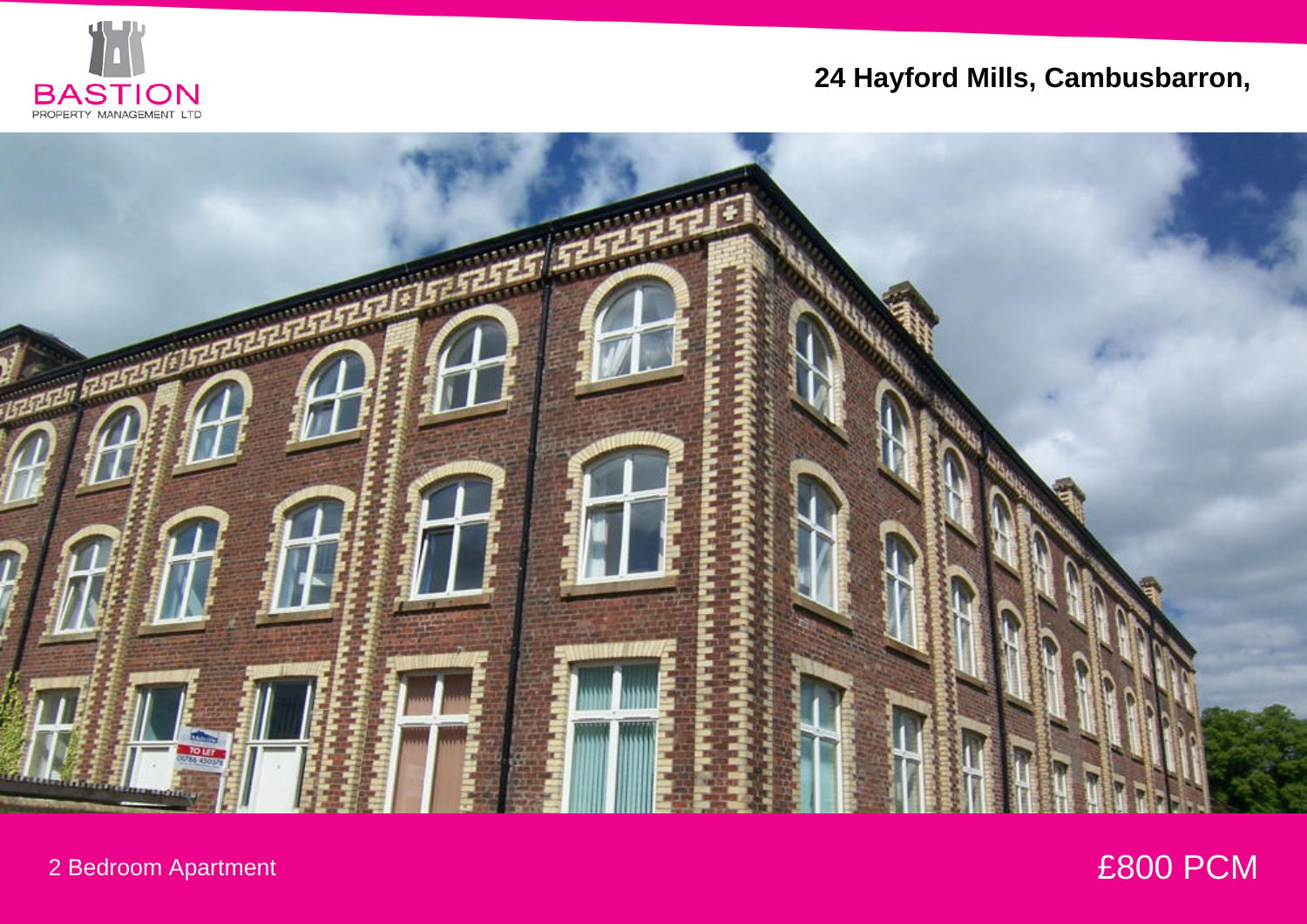Bastion Property Management are delighted to offer to the market this stylish and contemporary top floor flat situated within an impressive mill conversion. Viewing is highly recommended to appreciate the accommodation on offer.

The property provides a private security entry system to the communal close providing access to all floors. The accommodation comprises a bright and well-proportioned reception hallway which has two spacious storage cupboards one of which houses the boiler. Open plan lounge/ dining area with a large arched window looking to the rear of the property. Modern fitted kitchen with wall and base units, oven, hob, cooker hood and built in fridge/ freezer, washing machine and dishwasher. The spacious principal bedroom is complete with built-in mirrored wardrobes and an en-suite shower room. The second double bedroom also has built- in mirrored wardrobes. Finishing with a family bathroom comprises WC, sink, bath with over bath shower with screen.

The property also has a feature mezzanine level which looks onto the lounge this area could be used as a study area or a second lounge. There is ample storage. The property has feature windows and high ceilings which give a sense of space and light and are in keeping with the traditional features of the building. Warmth is provided by a gas central heating and double glazing. Resident parking is situated within the development.

Internally the property is decorated to a high standard throughout and also has a variety of floor coverings.

The property is conveniently located within the quiet locale of Cambusbarron, providing swift motorway access to cities throughout the central belt and is only a ten minute drive from Stirling city centre which offers shopping facilities, including the well-known Thistles shopping centre and can be reached by car or regular public transport. The popular village of Cambusbarron also provides a variety of local amenities, as well as leisure facilities. Schooling is available locally from nursery to primary level, with secondary schooling located in closer to Stirling city centre.

Measurements are not given on rental properties